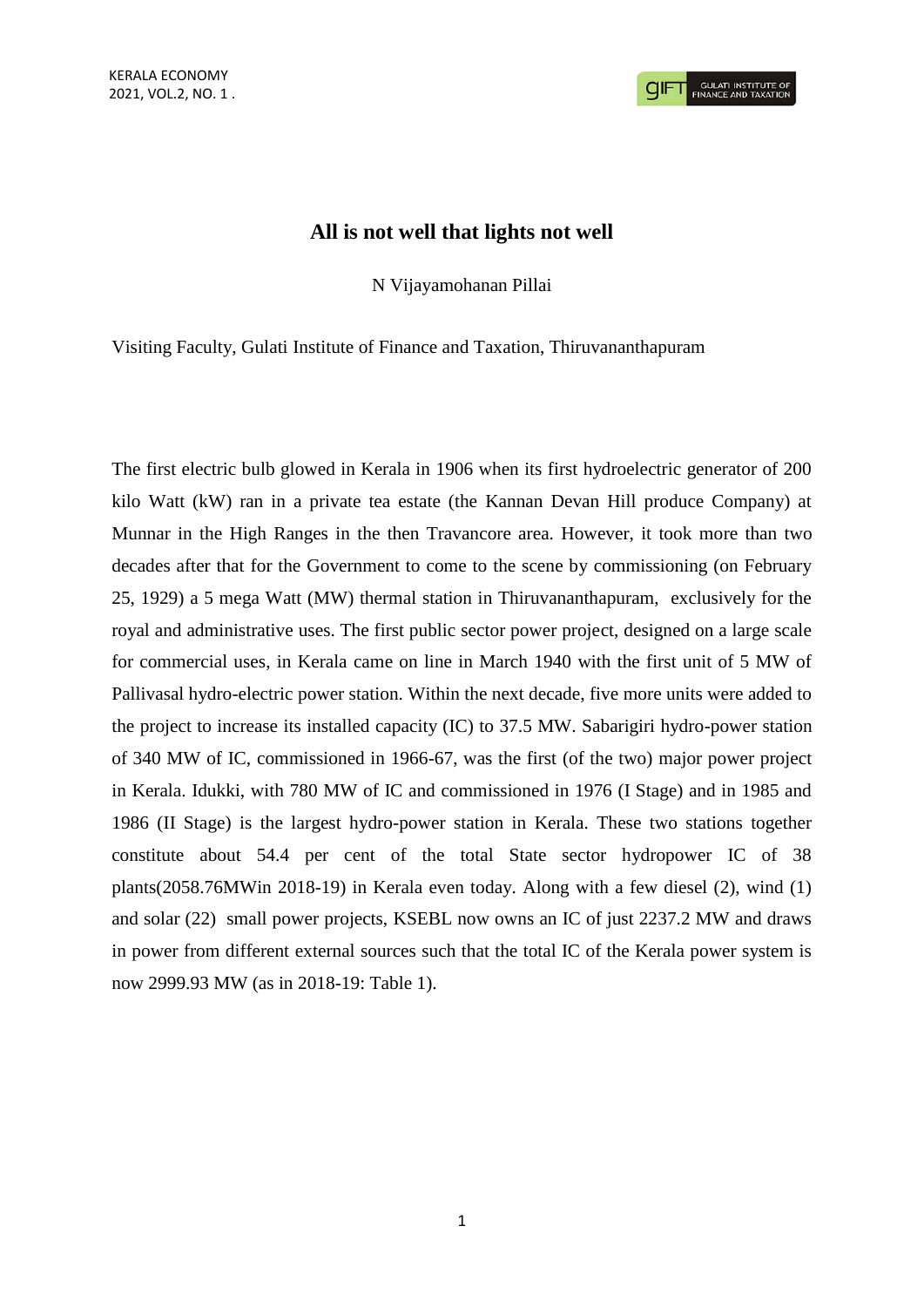|                   |                           | 2013-14 | 2014-15 | 2015-16 | 2016-17 | 2017-18 | 2018-19  |
|-------------------|---------------------------|---------|---------|---------|---------|---------|----------|
| <b>KSEBL</b>      | Hydro                     | 2008.6  | 2024.15 | 2046.15 | 2049.76 | 2055.76 | 2058.76  |
|                   | Thermal                   | 234.6   | 159.96  | 159.96  | 159.96  | 159.96  | 159.96   |
|                   | Wind                      | 2.03    | 2.03    | 2.03    | 2.03    | 2.03    | 2.03     |
|                   | Solar                     |         |         | 1.16    | 8.83    | 14.71   | 16.419   |
|                   | Total (KSEBL)             | 2245.23 | 2186.14 | 2209.29 | 2220.57 | 2232.46 | 2237.169 |
| Central sector    | <b>NTPC</b>               | 359.58  | 359.58  | 359.58  | 359.58  | 359.58  | 359.58   |
| IPP and<br>others | Thermal                   | 198.93  | 198.93  | 198.9   | 198.9   | 157     | 157      |
|                   | Hydro                     | 55.11   | 58.16   | 58.16   | 58.16   | 66.16   | 70.66    |
|                   | Wind                      | 32.85   | 32.85   | 41.25   | 57.25   | 58.25   | 58.25    |
|                   | Solar                     |         |         | 13.7    | 72.78   | 97.46   | 117.267  |
|                   | Total (IPP and<br>Others) | 286.89  | 289.94  | 312.01  | 387.09  | 378.87  | 403.177  |
|                   | Grand total               | 2891.72 | 2835.68 | 2880.9  | 2967.31 | 2970.92 | 2999.926 |

**Table 1.** Installed capacity (MW) of Kerala power system

Source: KSEBL Annual administration report, various years

The Kerala la State Electricity Board Limited (KSEBL), the second SEB to be set up on 31.03.1957 under the Electricity (Supply) Act, 1948, with the prime objective of rationalisation of power development at the State level, inherited an IC of 93.5 MW, that rose to 1995 MW by 1999-2000, as against an estimated requirement of about 3160 MW as per the 14th Annual Power Survey (APS). This huge demand-supply gap further widened such that in 2017-18, the system was able to meet only 87% of the energy requirement of 23850 million units (MU; 1 unit = 1kWh). Sadly, Kerala's own energy generation accounted for only 22.4% of this energy requirement. The remaining vast deficit had to be covered with the cushioning energy import to the tune of about 80% in the recent years (Table 2). Still worse, even though own energy and import together exceeded the energy requirement (by about 2%), technical losses in transit burnt away as much as 546 MU, leaving 13% of the energy requirement still unmet! Of course, technical losses are inevitable in a power system, but its minimization is not at all impossible. This in turn can mean that the very costly energy import could well be reduced to some extent.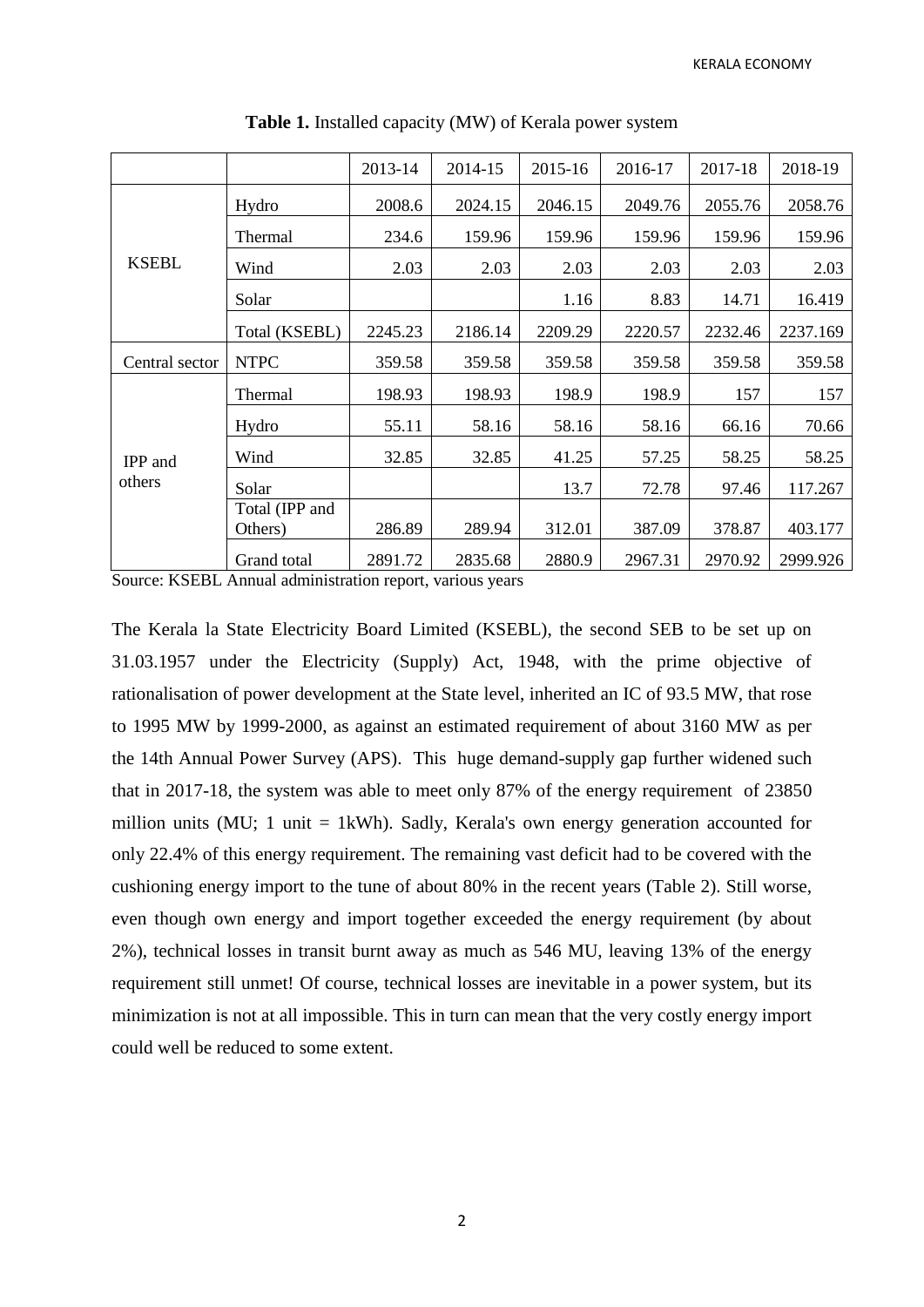|                                                    | Unit          | 2005-06  | 2006-07  | 2007-08 | 2008-09  | 2009-10  | 2010-11 | 2011-12  | 2012-13  | 2013-14  | 2014-15  | 2015-16  | 2016-17  | 2017-18  |
|----------------------------------------------------|---------------|----------|----------|---------|----------|----------|---------|----------|----------|----------|----------|----------|----------|----------|
| Annual energy<br>requirement<br>Unrestricted)      | <b>MU</b>     | 13567.99 | 14695.17 | 15442.7 | 16357.16 | 17350.02 | 17808   | 19521.41 | 20736.19 | 21264.51 | 22040.04 | 22944.45 | 23849.54 | 24432.96 |
| Own generation                                     | MU            | 7554.08  | 7695.11  | 8647.69 | 6440.44  | 7189.51  | 7360    | 8289.91  | 5334.27  | 8163.03  | 7286.9   | 6739.25  | 4325.08  | 5460.34  |
| (0wn)<br>generation)/(En<br>ergy<br>requirement)   | $\frac{0}{0}$ | 55.68    | 52.36    | 56      | 39.37    | 41.44    | 41.33   | 42.47    | 25.72    | 38.39    | 33.06    | 29.37    | 18.13    | 22.35    |
| Power purchase<br>(gross)                          | MU            | 6700.5   | 8149.84  | 8074.62 | 9628.87  | 10204.21 | 10512   | 11263.21 | 14908.82 | 14070.42 | 15031.71 | 16448.36 | 19734.93 | 19426.74 |
| (Power import)/<br>(Energy<br>requirement)         | $\%$          | 49.38    | 55.46    | 52.29   | 58.87    | 58.81    | 59.03   | 57.7     | 71.9     | 66.17    | 68.2     | 71.69    | 82.75    | 79.51    |
| Energy<br>available for<br>sale                    | MU            | 13331.03 | 14427.96 | 15065.2 | 15293.41 | 16982.29 | 17340   | 18938.8  | 19877.21 | 20542.49 | 21573.16 | 22727.34 | 23763.53 | 24340.79 |
|                                                    |               |          |          |         |          |          |         |          |          |          |          |          |          |          |
| (Available<br>energy) /<br>(Energy<br>requirement) | $\%$          | 98.25    | 98.18    | 97.55   | 93.5     | 97.88    | 97.37   | 97.02    | 95.86    | 96.6     | 97.88    | 99.05    | 99.64    | 99.62    |
| Total sale<br>including export                     | MU            | 10905.71 | 12377.89 | 13396.6 | 12877.65 | 14024.99 | 14678   | 16181.63 | 16839.26 | 18885.46 | 18788.82 | 19513.8  | 20502.21 | 21276.7  |
| (Energy<br>sale)/(Energy<br>requirement)           | $\%$          | 80.38    | 84.23    | 86.75   | 78.73    | 80.84    | 82.43   | 82.89    | 81.21    | 88.81    | 85.25    | 85.05    | 85.96    | 87.08    |

# **Table 2.** Physical performance of the Kerala power system

Source: KSEBL (2018) and own estimations.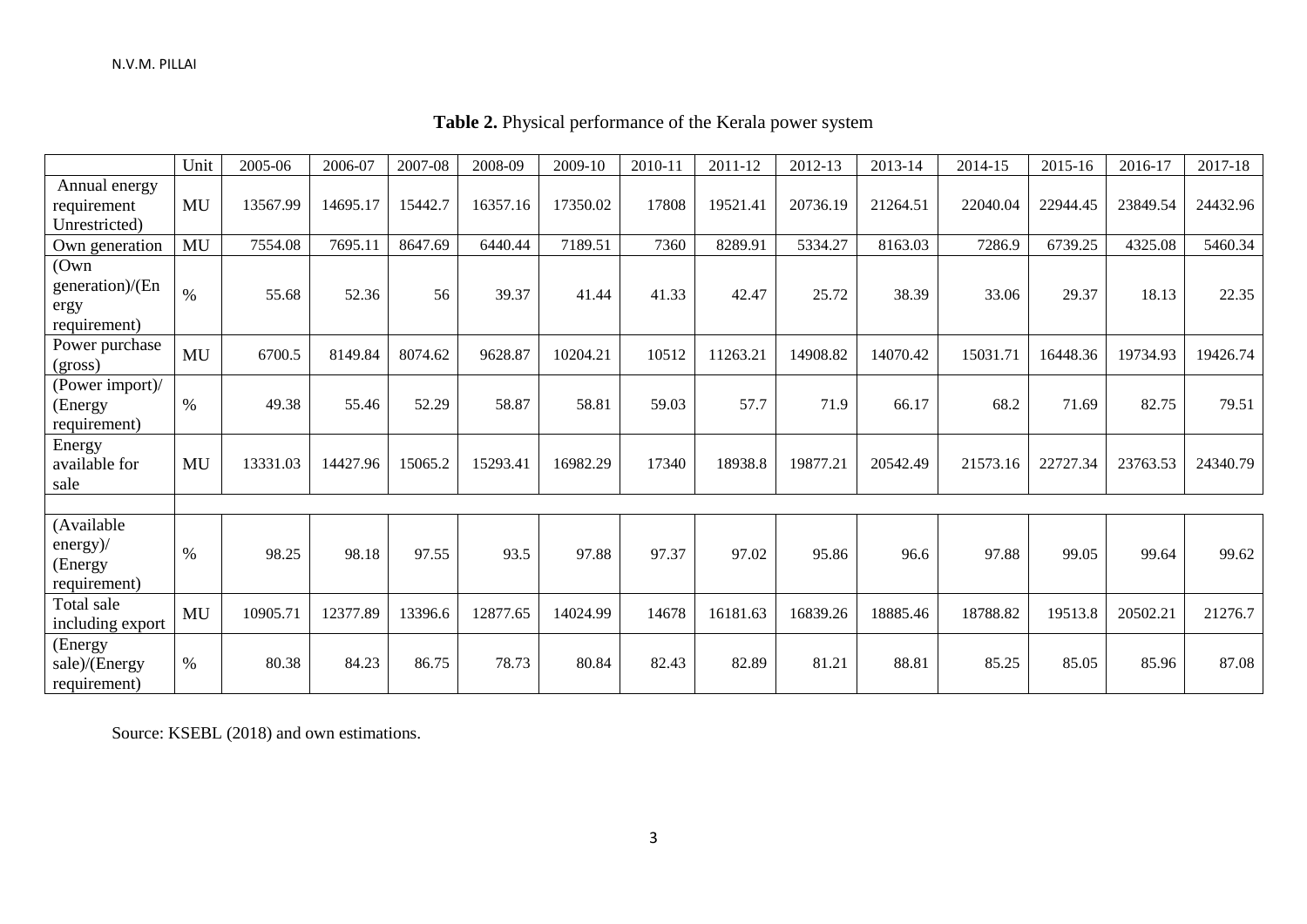#### **Energy losses**

Energy transmission and distribution (T&D) losses are of two types: technical and commercial losses (for example, energy theft). The technical losses occur as energy dissipation in the conductors and equipmentused for transmission, transformation, subtransmissionand distribution of energy and are inherent in a system but reducible to an optimum level. Ideally, these losses in a power system are expected to be around 3 to 6%. Reducing the T&D losses to, say, 10% could have resulted in immense savings in costly power purchase. For example, in 2017-18, with an own generation of 5460 MU of energy and a purchase of 19427 MU, the quantum of energy available was 24887 MU; accounting for 10% T&D loss would leave 22398 MU of energy available for sale, whereas the actual energy sale including export was 21277 MU only. This simply means that achieving 10%T&D loss would have saved a quantum of energy to the tune of 1121.67 MU in that single year! This in turn means that energy purchase could have been reduced by this much (to 18305MU) in 2017-18, with a significant financial implication. That is, in 2017-18, KSEBL incurred an expenditure of Rs. 7526.03 crores for the purchase of 19427 MU, the per unit cost being Rs. 3.87. Thus, the potential energy saving of 1121.67 MU in turn implies a potential financial saving of Rs. 434.54 crores in one year, 2017-18! Five-year potential savings from 2013-14 in this respect come to a massive amount of Rs 2541.3 crores (Table 3).

|                                                             | 2013-14   | 2014-15   | 2015-16   | 2016-17  | 2017-18  |
|-------------------------------------------------------------|-----------|-----------|-----------|----------|----------|
| Own energy + Purchase $(MU)$                                | 22233.45  | 22318.61  | 23187.61  | 24060.01 | 24887.08 |
| Energy available (MU) after<br>$10\%$ T&D loss              | 20010.105 | 20086.749 | 20868.849 | 21654.01 | 22398.37 |
| Actual sale, incl. export (MU)                              | 18885.46  | 18788.82  | 19513.8   | 20502.21 | 21276.7  |
| Potential energy saving (MU)                                | 1124.65   | 1297.93   | 1355.05   | 1151.8   | 1121.67  |
| Purchase cost per unit (Rs)                                 | 4.91      | 4.51      | 3.85      | 3.88     | 3.87     |
| Potential purchase cost saving<br>(Rs. Crores)              | 551.73    | 585.66    | 522.04    | 447.32   | 434.54   |
| Average revenue (Rs.)                                       | 5.29      | 5.26      | 5.41      | 5.49     | 5.74     |
| Potential sales revenue from<br>energy savings (Rs. Crores) | 594.5     | 682.62    | 733.35    | 632.79   | 644.06   |

**Table 3.** Potential savings of T&D loss reduction to 10%

Sources: KSEBL (2018) and own estimations.

There is another dimension to this potential savings: instead of reducing the import (as in the above scenario), the KSEBL could have sold out the potential energy saving to meet the

4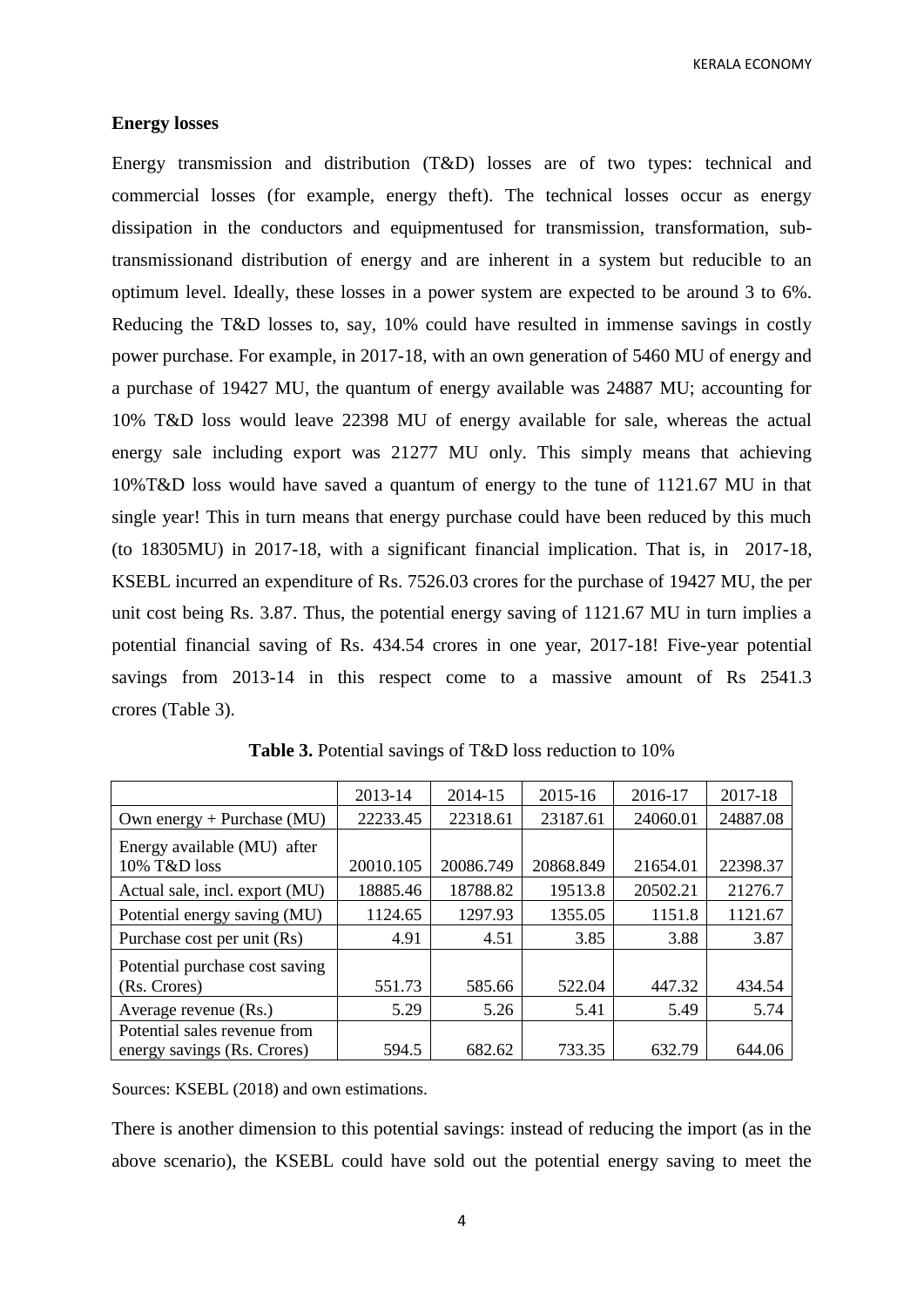entire energy requirement and earned an additional sales revenue, for example, of Rs. 644 crores in 2017-18, and earned a good surplus over the import cost. For the five years from 2013-14, such potential additional sales revenue could add up to Rs. 3287.3 crores (Table 3).

#### **Failures in planning**

Facts do corroborate that the system growth in Kerala has never been up to the mark of potential requirement. Till 1966, the Board had been restricting new connections. The low accessibility (the system being open to the few rich only) along with these restrictions had rendered the system a much smaller one involving in turn slow and low growth. In fact, at the start of the Third Five Year Plan (FYP, 1961-66), Kerala system, even though small, experienced a shortage of 6 MW in firm power capacity (FPC), and at the end of the period, as much as 75 MW, resulting in major power cuts, despite energy import from Tamil Nadu (Government of Kerala 1984: 22). Planning per se has been absent for the long run also. What is technically more relevant and essentially significant for a hydropower system is its firm power capacity (FPC), not just its IC. Then comparing the demand to be met by the system with the FPC would be more reasonably and reliably appropriate. Wide gap between IC and FPC is sheer waste of investment, unless timely FPC augmentation is carried out, and sadly this is the Kerala experience. By 1976 (with the commissioning of the Idukki Stage I project), FPC was 425 MW (42 per cent of the IC) only, equivalent to 3723 MU of energy generation potential. On the other hand, the total storage capacity of all the commissioned hydel reservoirs was equivalent to only 3365 MU, the difference being accounted for by the run-of-the-river-flow of water during the monsoons. The average generation potential was just enough, ceteris paribus, for at the most two normal years against a State (internal) average load growing at 10 per cent per annum.Inordinate investment inertia reigned not only in IC expansion programs, but also in FPC augmentation programs, such that the wasteful wide gap between the two persisted (See, for more details, Pillai 2004).

The hydropower potential of Kerala is estimated at 2301 MW at 60 per cent load factor. That about 92 per cent of this has already been harnessed might be taken as a surprising feat. But wait and consider the case of Tamil Nadu with a hydropower potential of a mere 1918 MW (at 60 per cent load factor) against an actual hydropower IC of nearly 2283.55 MW (https://www.electricalindia.in/hydro-power-scenario-in-tamilnadu/) While Kerala has remained utterly apathetic to the wasteful flowing away of hydro resources, Tamil Nadu has successfully managed to make full use even of the inter-State hydro-resources available to it.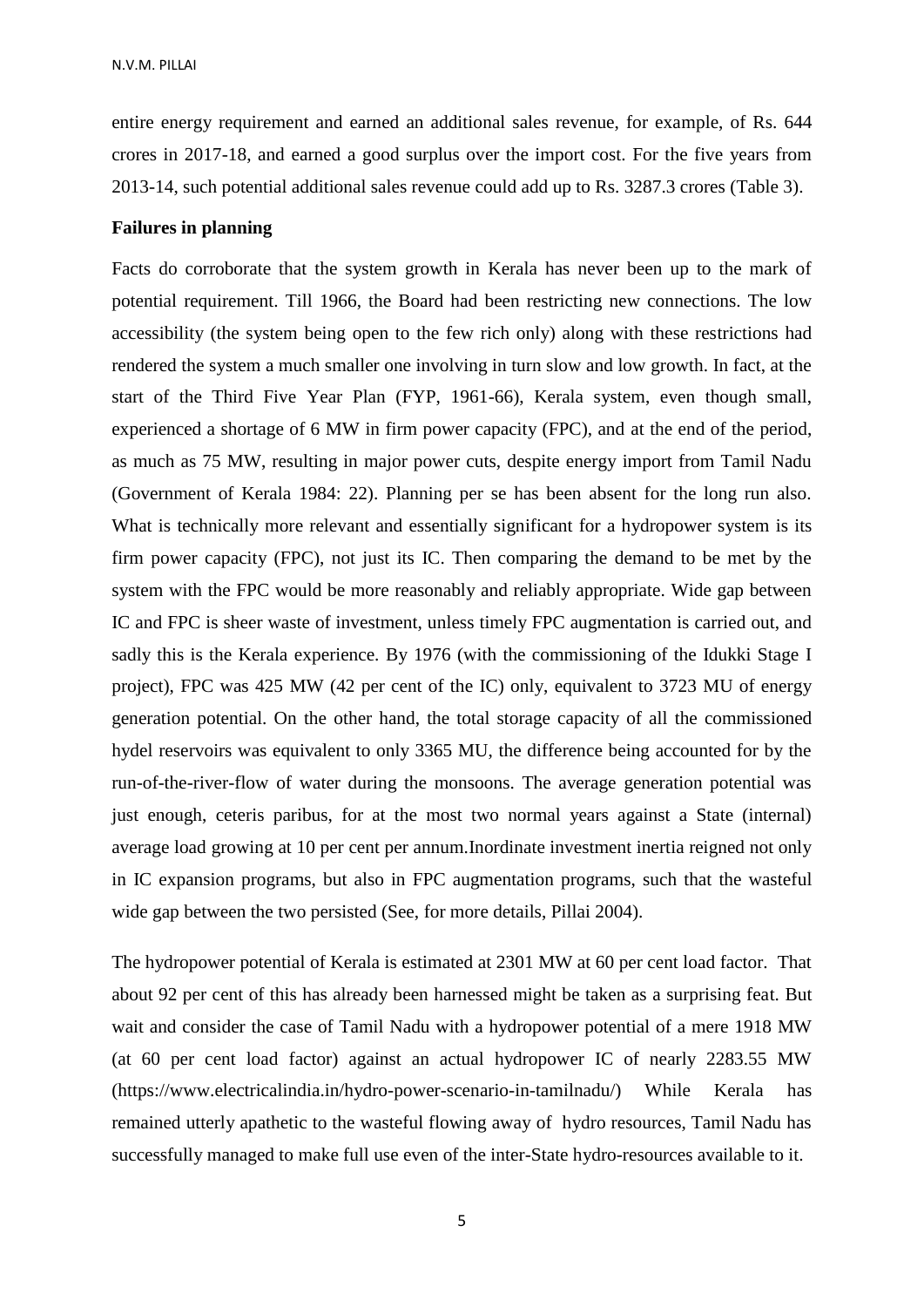The price paid by Kerala for such failure or absence itself of a perspective planning mechanism has been immense in terms of power shortage for quite a long time. Most distressing is the fact that even during this pinching period of power famine, both the Board and the Government have continued to be negligent, and the public at large indifferent. During the 20 years since 1976-77 (when Idukki Stage I was commissioned), Kerala had added to her IC only a meagre 482 MW. And in the 10 years after commissioning Idukki II Stage and Idamalayar in 1986-87, a paltry 17 MW! Since the commissioning of the Idukki project, Kerala has been too unfortunate to launch another major power project, may be except for the 180 MW Lower Periyar project, commissioned in 1997. Moreover, a large number of (about 16) power projects, with a generation potential of nearly 2000 MU (i.e., about 353 MW, at 60 per cent load factor, roughly equivalent to the State's then power deficit), remained locked in at various points of unwarranted time overrun due mainly to labour militancy and contractual corruption; such situation still continues. Thus, during the six-year period ending 2018-19, the Kerala power system (both public and private sectors) added just 108 MW to its IC.

#### **A Shrinking coffer**

Thus, both investment inertia and prolonged lag in investment fruition have come to stay, standing in the way of the timely required capacity expansion. Funds scarcity in financing power development has been explicitly recognised as responsible for this sorry state of affairs. The unwarranted drying up of the conventional source of funds, viz., the State, is generally accused of having led in part to the crisis. Though the plan outlay for power development was on the rise in money terms, from Rs. 118.5 million in First Five Year Plan (FYP) to Rs. 26,710 million in Ninth FYP, its share in total outlay was on the decline, from 39.5 per cent to 26.5 per cent respectively. In the third year of the 13th FYP (2019-20) the plan outlay of Rs. 178145 lakhs earmarked for the energy sector in Kerala was only 4.48% of the gross plan outlay. However, there is another facet in this regard that merits serious account, but has been left unaccounted for - that is, even this allegedly inadequate outlay was not utilised fully for most of the years. This specifically shows that funds scarcity was not the exclusive cause of the problem, though it was a significant one.

#### **A cash-strapped KSEBL**

While on the one hand, the Government has been consistently shirking its power development obligations on the excuse of an apparently shrinking coffer, the only alternative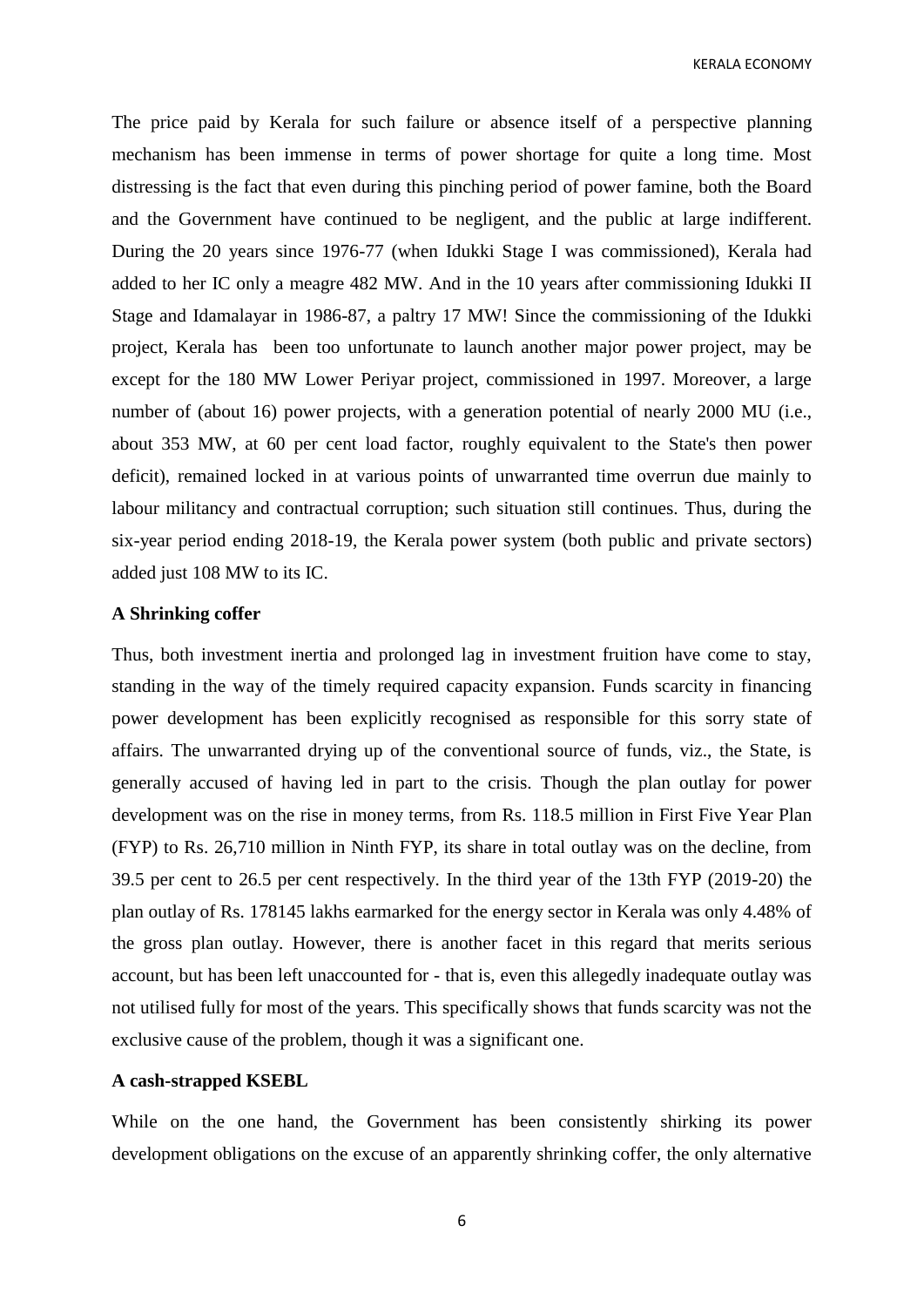(or contributing) source of funds available, viz., the internal resources of the Board itself, on the other hand, has remained weak. For most of the years of its existence, the Board experienced deficit, expenses exceeding its revenue.

The financial morbidity of the Board, like most of other SEBs, has often called for huge sums of subventions from the Government even for financing its normal activities. Informed opinions in pursuit of the culprits behind the financial sickness of the SEBs have unanimously converged onto a single point of inadequate tariff levels, and required continuously monitored upward revisions of the tariff. For example, during the 6 years from 2013-14, tariff income of the KSEBL registered an annual growth of 6.4%, and the total income, about 6% (with non-tariff income falling over the years). Even though total cost was growing only at an annual rate of about 5%, deficit still persisted, but with an overall fall at an annual rate of about 16%.Table 4 shows the disheartening trend in the energy generation cost: steep drastic fall! On the other hand, the energy purchase cost was increasing at an annual rate of 3.4% during this period and accounted for about 57% of the total expenses!The highest growth was in administration and general expenses (19.5%), closely followed by interest charges (19.4%). These two items along with employee cost (growing at 4.3% per annum) accounted for nearly 40% of the total expenses in the recent years.

An earlier study by the present author had thrown light on some obvious scopes for efficiency improvement at various points of operation in the power system that could potentially reduce the supply cost substantially (Kannan and Pillai 2002). Thus, for instance, it had been shown that with some, quite reasonably achievable, improvement in the operational,  $T \& D$ , and manpower deployment efficiencies, as well as with 1:1 debt-equity capital structure, the KSEB's unit cost of electricity supply in 1997-98 could have been reduced by about 43.3 per cent. This along with the given average revenue realised in that year would have yielded a unit commercial profit of about 16 Paise per unit of energy sold, instead of the reported loss of about 68 Paise per unit! And still there remain resourceful rooms for efficiency improvement at all other levels of functioning. This plainly points to the poignant fact that if the power system had performed efficiently, it could have, along with a scientific tariff structure, generated internal resources sufficient for financing capacity expansion programs, thus also dispensing with the avoidable leaning on the State exchequer.